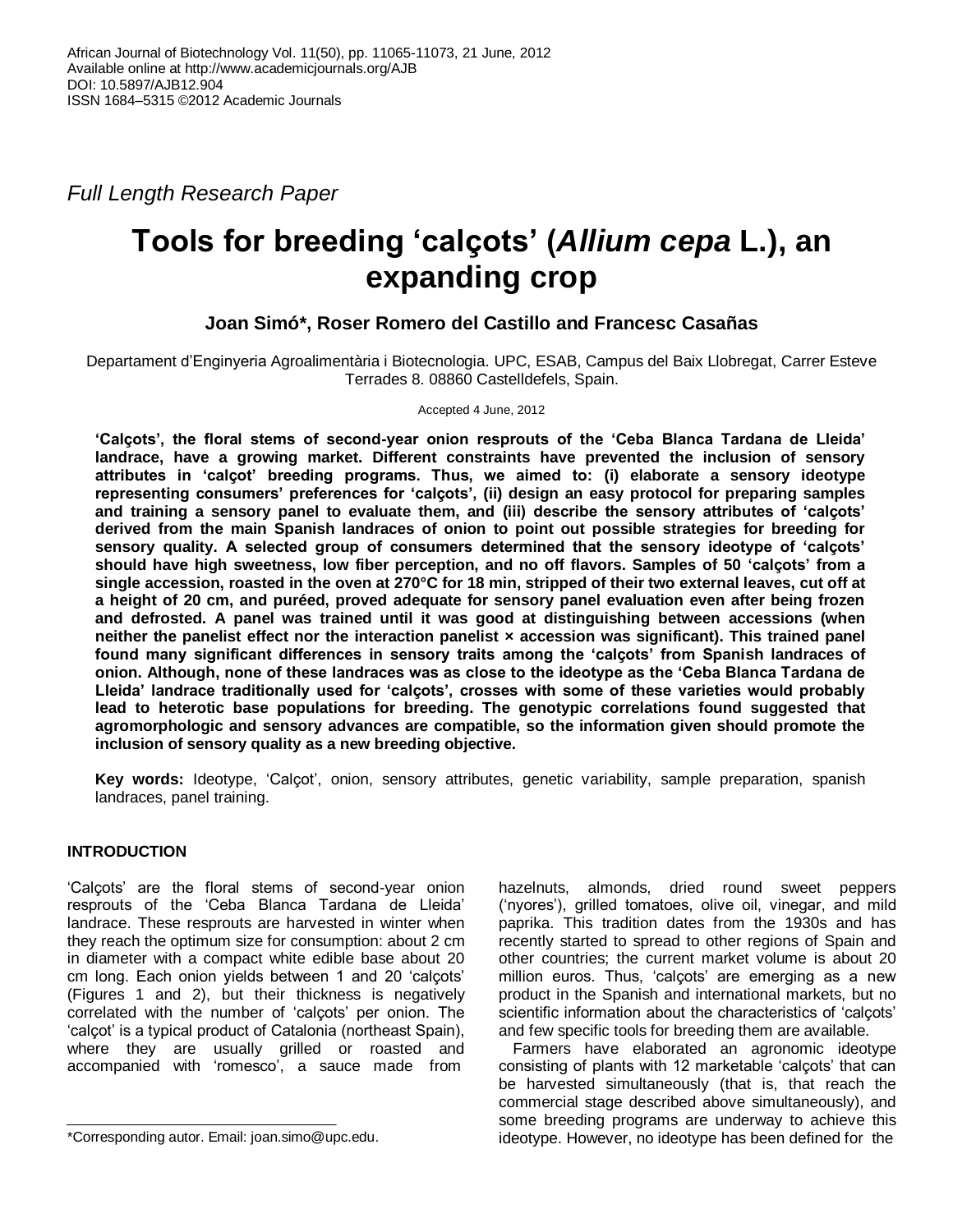

Figure 1. Schematic drawing of a 'calçots' plant derived from one onion, and a single 'calçot' with morphological characteristics labeled.



**Figure 2.** Photograph of the typical commercial presentation of 'calçots'.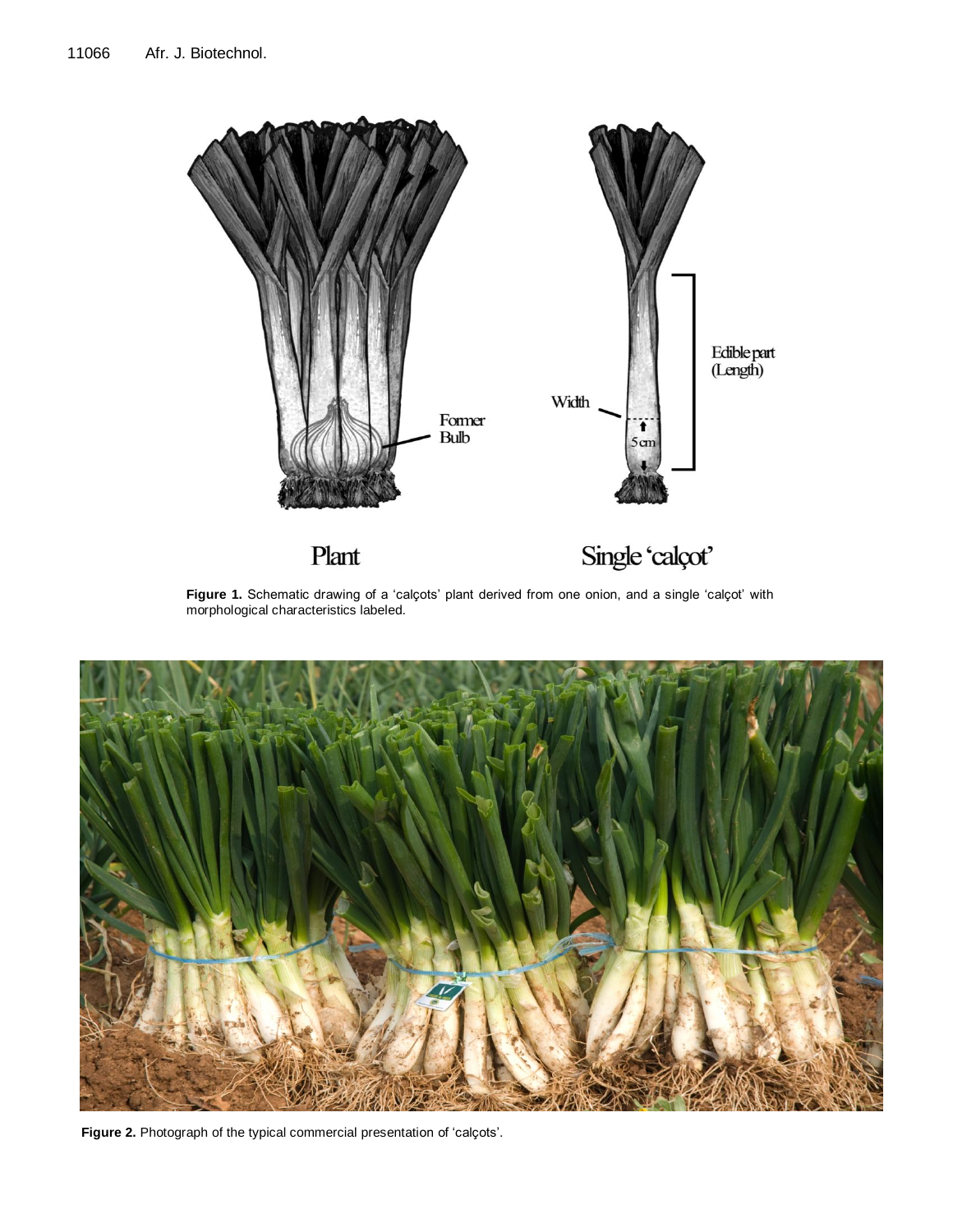optimum sensory traits for this product, although it has the European label of Protected Geographical Indication (PGI). Sensory analysis requires a strict normalized working methodology, careful experimental design, and appropriate statistical tools (Lawless and Heyman, 1998; Meilgaard et al., 1999). Although methods have been developed for the sensory analysis of some food products of great economic importance, such as wine (Amerine and Roessler, 1976; Gerbi et al., 1997), cheese (Bérodier et al., 1997; FIL, 1997; Lavanchy et al., 1993) and olive oil (Guerrero et al., 1996; IOOC, 1996), methods to evaluate the sensory quality of many other foods, such as cooked onions, remain to be developed. The lack of a sensory ideotype and methods to evaluate the sensory qualities of 'calçots' has discouraged breeders from including sensory traits in breeding programs and precluded regulating authorities efforts at quality control. On the other hand, it is unknown whether calçots' obtained from other varieties of onions would have sensory attributes similar to those valued in the calçots obtained from the 'Ceba Blanca Tardana de Lleida'. Moreover, it remains to be determined whether the agronomical ideotype established by farmers is compatible with the sensory ideotype. This information is very important for improving the agronomic, morphologic and sensory quality of 'calçots', to help expand the market, and to disseminate this particular way of consuming onions.

To favor the inclusion of sensory traits as an objective target in 'calcot' breeding, complementing agromorphologic traits, we aimed to: (i) elaborate a sensory ideotype representing consumers' preferences for 'calçots', (ii) design a simple protocol for preparing samples and training a sensory panel to evaluate them, and (iii) describe the sensory attributes of 'calçots' derived from the main Spanish landraces of onion to evaluate their possible role in breeding 'calçots'.

## **MATERIALS AND METHODS**

#### **Elaborating an ideotype**

#### *Samples*

We used five accessions (different populations) of the landrace 'Ceba Blanca Tardana de Lleida' coming from diverse locations throughout Catalonia with different soil types and climates (Lleida, Tarragona, La Masó, Cabrils, and Tordera) and cultivated in their place of origin. As the genetic differences between populations were unknown (the accessions corresponded to local populations but they had not been characterized), we reasoned that differences in genetic and environmental factors would provide enough phenotypic variability to enable us to elaborate a sensory ideotype.

'Calçots' are typically grilled over an open flame, but their popularity has led to easier culinary elaborations like oven roasting. As open flame preparation makes it impossible to ensure uniform cooking conditions, we decided to roast the 'calçots' in an oven. After several tests, we determined that the optimum roasting conditions were 18 min at 270°C. As commercial 'calçots' all have similar thickness and length, using a set cooking time yielded homogeneous culinary results despite the variety of entries. Following the typical practice employed by consumers, we removed the two most external leaves from the 'calçots' so that only the internal, edible part remained. We cut the lower 20 cm of the 'calçots' (Figure 1) lengthwise into four parts, and then we cut these parts transversally into 5 cm-long pieces to present to the tasters (thus 16 sensory samples were obtained from each 'calçot').

#### *Advisory group*

We formed a focus group (Lawless and Heyman, 1998) to define consumers' preferences for the sensory traits of 'calçots'. The group consisted of a) 18 people with ties to the production, commercialization, and culinary preparation of 'calçots', all of whom had extensive knowledge about consumers' sensory preferences through their professional activities, and b) seven people randomly chosen from our laboratory, all of whom had also eaten 'calçots' before.

#### *Protocol for evaluation by the advisory group*

We presented the advisory group with samples of the five accessions as described above. Group members were asked to consider whether the roasted 'calçots' differed substantially from those grilled on an open flame. Furthermore, group members were asked to decide whether they noticed differences in sensory qualities between the samples. If members noticed sensory differences, they were asked to define the attributes that differed and whether they preferred high or low values for these attributes. Finally, members were asked to describe a sensory ideotype for the 'calçot'. The five accessions were evaluated in duplicate; at the end of the second session, a joint discussion of the results was held to reach a consensus about the sensory ideotype of the 'calçot'.

#### **Fine tuning the method of sample preparation**

An analysis based on the variability of degrees Brix among 'calçots' from the same onion and among 'calçots' from different onions in the same population revealed that there was wide variability not only between 'calçots' from different onions (coefficients of variation > 15%), but also between 'calçots' from the same onion (coefficients of variation 5 to 10%). This high variability in a trait related, together with titratable acidity, to consumers' preferences of vegetables (Harker et al., 2002; Vangdal, 1985) led us to suspect that the sampling method used before was inefficient because it could not provide a good estimate of the mean phenotypic value of the accession (unless very many 'calçots' were evaluated for each accession). Furthermore, the samples cooled off very quickly, distorting the evaluation. To overcome these problems, we decided to use a puréed mixture of 50 peeled 'calçots' from the same accession proceeding from many different onions; this approach increased the representativeness of the sample considerably. We also performed tests to determine whether the sensory attributes of the purée remained unchanged after freezing to enable us to prolong the period of sensory analyses beyond the harvest season (from December to March).

To fine-tune the method we randomly chose 50 onions from an accession of 'calçots'. As each onion produces several 'calçots', we designed a sensory test that consisted of:

(a) Randomly selecting one commercial-size 'calçot' from 10 of the 50 plants, preparing them according to the protocol described above, and presenting samples to the panel for evaluation.

(b) Randomly choosing one commercial-size 'calçot' from each plant, preparing the 50 'calçots' according to the protocol described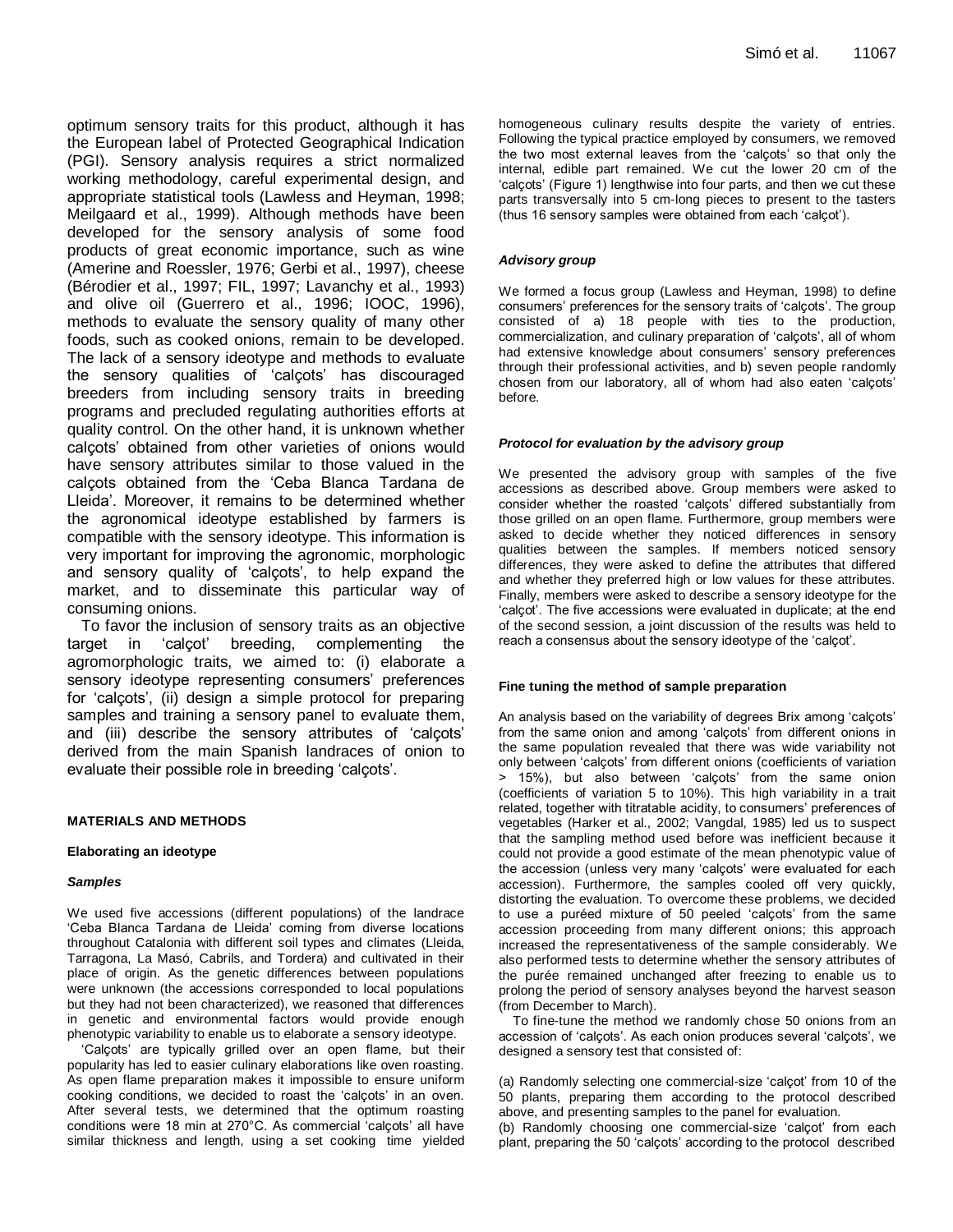above, peeling them, and puréeing them with a mixer (Taurus BAPI 850) to homogenize them. Half of the purée obtained was presented to the panel and the other half was frozen at -20°C.

This approach was used five times in two accessions; thus, at the end of the trial, the panel had evaluated 10 samples of freshly elaborated purée, 10 samples of the same purée defrosted one month after freezing, and 10 samples consisting of fragments of 10 'calçots' from some of the onions used to prepare the purées.

#### **Training a specialized panel**

The panel consisted of 14 tasters previously trained in the sensory analysis of beans (Romero Del Castillo et al., 2008). The panel was now trained to discriminate each of the three attributes defined by the preliminary advisory group (sweetness, fiber perception, and off flavors) in a total of six training sessions (two sessions per attribute). To validate the panel, three additional sessions were held in which the panelists evaluated in duplicate the five accessions used previously.

Attributes were measured on semi-structured visual scales labeled from 0 to 10 (Romero Del Castillo et al., 2008). In the training process, diverse products were used as references for the extremes of the scales and for some intermediate points.

#### *Sweetness*

To train the panel in this attribute, we used two onion purées (the sweet landrace 'Cebolla de Fuentes' and the less sweet landrace 'Cebolla Grano de Oro') and two 'calçot' purées with different degrees of sweetness (one unadulterated 'calçot' purée and the same 'calçot' purée after adding 20 g sucrose per 200 g sample).

#### *Fiber perception*

To train the panel in this attribute, we used four purées: leek and celery (the reference for the maximum perception of fiber), leek alone, 'calçot', and spinach (the reference for the minimum perception of fiber).

## *Off flavors*

To represent the extreme typical flavor of 'calçots', we used the accession that the advisory group of consumers had scored highest for this attribute. The other extreme of the scale represented any intense flavor that was clearly different from that of 'calçots' (regardless of whether these flavors coexisted with the typical 'calçot' flavor). We used purées of leek, spinach, onion, and moldy onion as reference points for different degrees of off flavors.

To elaborate the purées of 'calçots' and of leeks, we followed the protocol described above. We used the same protocol to prepare the onion purées, but we adjusted the cooking time because the optimum varied with the size of the onion. Celery and spinach were boiled for 15 min and then puréed in the same way as the 'calçots'. Each sample presented to the panelists consisted of approximately 8 g of purée served at 60°C on a small plate identified by three randomly chosen numbers.

#### **Study of variability**

#### *Plant material*

In addition to the 'Ceba Blanca Tardana de Lleida' landrace, we

used 14 Spanish onion landraces selected for their gastronomic prestige (Carravedo and Mallor, 2007) (Table 1); all materials were supplied by the germplasm bank of the *Instituto para la Conservación y Mejora de la Agrodiversidad Valenciana*. All entries were cultivated at La Masó (41°3'47"N, 01°13'12"E), located in the center of the Protected Geographical Indication 'Calçot de Valls' and having soil and climate representative of this area. Onions developed during the spring and harvested in July, were replanted in August in 15 cm-deep furrows at a density of 8000 plants per hectare. The resprouts arising in the autumn were covered with land two or three times (as is traditional in the cultivation of 'calçots') to increase the length of the white edible part. The plants were harvested individually from December to March, when they reached the commercial standard.

## *Sensory analysis*

Purées of 'calçots' from the different landraces were prepared and served as described previously and the trained panelists evaluated each accession twice in eight sessions; in each session, panelists evaluated four samples for the attributes sweetness, fiber and off flavors.

All tests were carried out in a room designed for sensory tests that fulfilled the standards set out by the International Organization for Standardization (ISO 8589, 2007).

#### *Morphological analysis*

'Calçot' weight, length of the edible part, and width (diameter measured 5 cm from the beginning of the root) were recorded in the same 50 'calçots' used to prepare the puree for each variety. These traits were chosen because they are key aspects in the PGI labeling.

#### **Statistical analysis**

We performed ANOVA using R statistic software (Team, 2009). The linear model  $x_{ijk} = \mu + a_{i} + p_{j} + a^{*}p_{ij} + e_{ijk}$  enabled us to calculate the accession effect (a), the panelist effect (p), and the interaction between panelists and accession. Significance for the factors was considered at a  $P \le 0.05$  level. We used the same R statistic software to perform the least significant difference test for multiple comparisons (Mendiburu, 2009). Modifications of this model were used to compare the different preparations described.

## **RESULTS**

### **Sensory ideotype of the 'calçot'**

The focus group found no significant differences between oven-roasted 'calçots' and those grilled over an open fire in the traditional manner. They pointed out that the flavor of the samples roasted in the oven was unaffected by burnt and smoky flavors present in samples prepared in the traditional manner.

During the tasting sessions, diverse attributes were proposed for the sensory classification of 'calçots', but in the final meeting the group reached the consensus that 'calçots' should be characterized by pronounced sweetness, low fiber perception, and the absence of off flavors.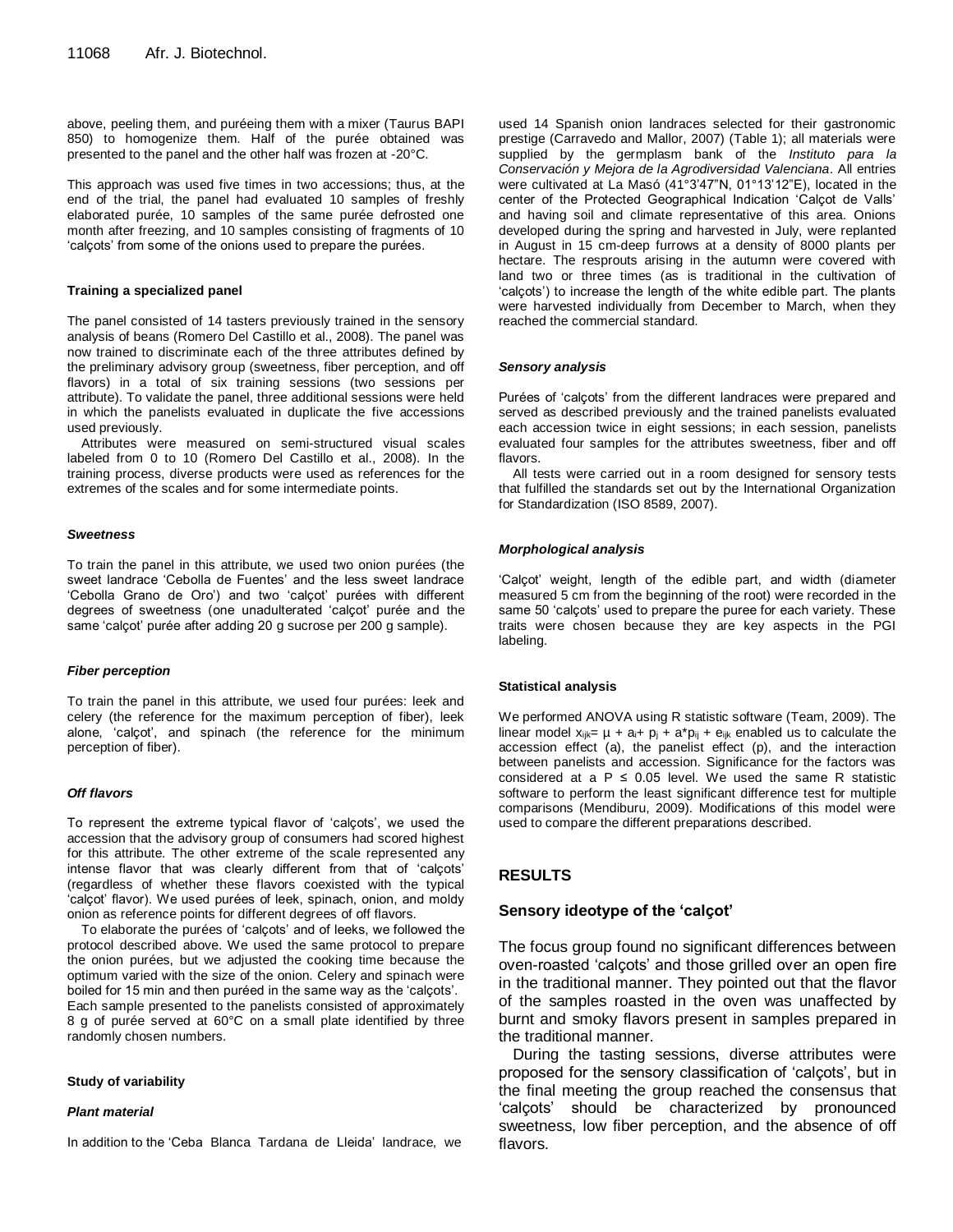| <b>Accession</b> | <b>Source</b>           | Variety name                      |
|------------------|-------------------------|-----------------------------------|
| BGV001392        | Inca (Balearic Islands) | Ceba Mallorquina                  |
| BGV001624        | Manresa (Barcelona)     | Ceba de Figueres                  |
| BGV003277        | Bembirbe (León)         | Cebolla de Villafranca del Bierzo |
| BGV004701        | Massamagrell (Valencia) | Cebolla Babosa (a)                |
| BGV004724        | Crevillente (Alicante)  | Cebolla Babosa (b)                |
| BGV010676        | Grazalema (Cadiz)       | Cebolla del Terreno Blanca        |
| BGV010701        | Nerja (Málaga)          | Cebolla de Nerja                  |
| BGV010702        | Ibarra (Guipuzcoa)      | Cebolla Amarilla de Ibarra        |
| BGV010827        | Logrosan (Cáceres)      | Cebolla Blanca del Golosa         |
| BGV010832        | Coron (Pontevedra)      | Cebolla Longa de Corón            |
| BGV010834        | Souto (La Coruña)       | Cebolla de Betanzos               |
| BGV011045        | Amposta (Tarragona)     | Ceba Morada d'Amposta             |
| BGV011504        | Santa Fe (Granada)      | Cebolla Recas                     |
| BGV011932        | Pintanos (Zaragoza)     | Cebolla Chata de Pintanos         |

**Table 1.** Accessions of onions used in the study.

**Table 2.** Results of sensory analyses for different accessions and preparation in the process of fine-tuning the method of 'calçot' sample preparation.

| <b>Population</b> | <b>Preparation</b> | <b>Sweetness</b>  | <b>Fiber</b>    | Off flavour     |
|-------------------|--------------------|-------------------|-----------------|-----------------|
|                   | Fragments          | $5.95 \pm 0.39$   | $1.08 \pm 0.32$ | $1.38 \pm 0.44$ |
| 1                 | Purée              | $6.00 \pm 0.13$   | $1.13 \pm 0.11$ | $1.28 \pm 0.11$ |
|                   | Defrosted purée    | $5.95 \pm 0.09$   | $1.18 \pm 0.10$ | $1.31 \pm 0.14$ |
|                   | <b>LSD</b>         | 0.52              | 0.43            | 0.47            |
|                   | Mean               | $5.97^{b}$        | $1.13^{b}$      | $1.32^{b}$      |
|                   | Fragments          | $8.05 \pm 0.38$   | $2.70 \pm 0.44$ | $2.48 \pm 0.42$ |
|                   | Purée              | $8.00 \pm 0.09$   | $2.79 \pm 0.08$ | $2.55 \pm 0.11$ |
| 2                 | Defrosted purée    | $8.03 \pm 0.07$   | $2.76 \pm 0.11$ | $2.52 \pm 0.08$ |
|                   | LSD                | 0.49              | 0.60            | 0.57            |
|                   | Mean               | 8.03 <sup>a</sup> | $2.75^a$        | $2.52^a$        |

Values are mean ± standard deviation. Means of population in a column sharing the same letter are significantly different by least significant difference (LSD) (P≤0.05).

## **Fine-tuning the method of sample preparation**

The panel's scores for the sensory attributes of the two accessions studied did not differ significantly when the samples were presented as fresh 'calçot' fragments, freshly elaborated purée, and frozen and defrosted purée (Table 2). However, when samples were presented as fragments, the values for the three attributes were much more widely dispersed (Table 2).

## **Training and validation of a specialized panel**

In the trials carried out during the training sessions for the discrimination of the attributes sweetness, fiber and off flavors, only the factor accession was significant. Values for all three of the attributes were significantly different among the four purées used in the training sessions (Table 3). As expected the reference purées chosen for the extreme values for each of the three attributes scored near the extremes of the scale (0 and 10) (Table 3).

In the sessions carried out to validate the panel, neither the factor panelist nor the interaction panelist x accession were significant. For the attribute sweetness, panelists' evaluations established three statistically different groups: 'calçots' from Tarragona, Lleida, and La Masó were the sweetest, followed by those from Tordera and those from Cabrils were the least sweet (Table 4). For the attribute fiber, evaluations also established three statistically different groups, although the second group, 'calçots' from La Masó, overlaps with the 'calçots' from two locations comprising the group with the most fiber (Table 4). Fiber perception was highest in 'calçots' from Cabrils and from Lleida, followed by those from La Masó and Tarragona, and was lowest in those from Tordera (Table 4). Finally, two clearly different groups were established for the presence of off flavors: 'calçots' from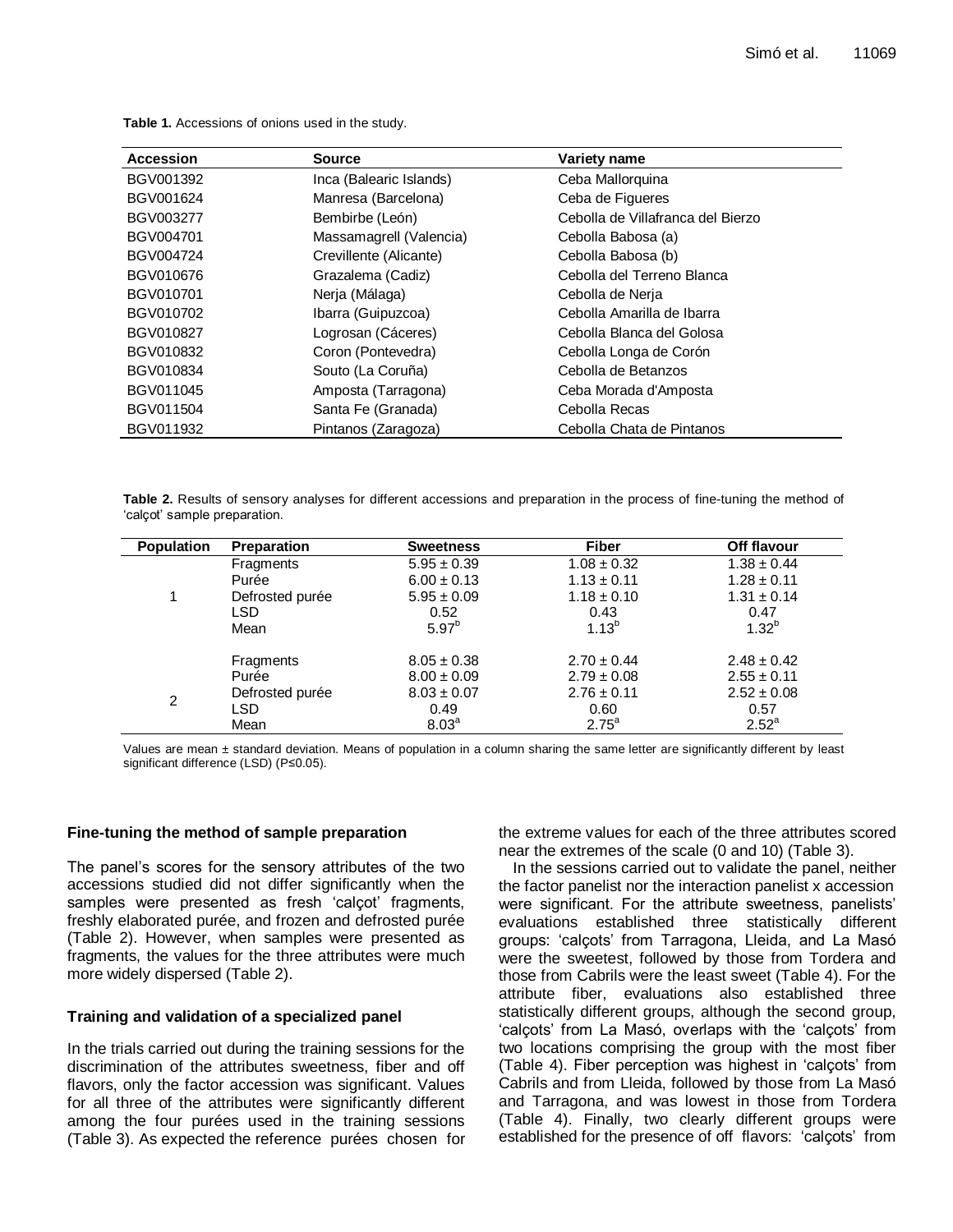| Accession       | Fiber           | Accession        | <b>Sweetness</b> | Accession   | Off flavour     |
|-----------------|-----------------|------------------|------------------|-------------|-----------------|
| Leek and celery | $8.24 \pm 0.44$ | $Calcot + sugar$ | $9.12 \pm 0.21$  | Moldy onion | $9.68 \pm 0.19$ |
| Leek            | $5.20 \pm 0.44$ | Sweet onion      | $6.54 \pm 0.31$  | Spinach     | $5.34 \pm 0.33$ |
| Calcot          | $4.90 \pm 0.26$ | Calcot           | $3.74 \pm 0.28$  | Calcot      | $0.85 \pm 0.21$ |
| Spinach         | $1.14 \pm 0.30$ | No sweet onion   | $1.51 \pm 0.22$  | Leek        | $8.54 \pm 0.24$ |
| <b>LSD</b>      | 0.56            | LSD              | 0.61             | <b>LSD</b>  | 0.64            |
| P               | $\star$         |                  | $\star$          |             | $\star$         |

**Table 3.** Results of sensory analyses for each group of reference material used to establish the evaluation scales.

Values are mean ± standard deviation; LSD, least significant difference (P≤0.05). \*Significant at P<0.001.

**Table 4.**Results of sensory analysis in the three attributes for 5 accessions of 'Ceba Blanca Tardana de Lleida' onion landrace cultivated in their locations of origin.

| Accession | <b>Sweetness</b> | Fibre           | <b>Off Flavour</b> |
|-----------|------------------|-----------------|--------------------|
| La Masó   | $7.13 \pm 0.25$  | $6.35 \pm 0.39$ | $1.22 \pm 0.30$    |
| Lleida    | $7.04 \pm 0.28$  | $6.61 \pm 0.23$ | $6.00 \pm 0.31$    |
| Tarragona | $6.78 \pm 0.27$  | $5.39 \pm 0.32$ | $1.48 \pm 0.26$    |
| Tordera   | $5.25 \pm 0.29$  | $3.83 \pm 0.24$ | $1.75 \pm 0.33$    |
| Cabrils   | $3.22 \pm 0.30$  | $7.22 \pm 0.39$ | $5.83 \pm 0.28$    |
| LSD       | 0.88             | 0.96            | 0.87               |
| D         | $\star$          | $\star$         | $\star$            |

Values are mean ± standard deviation; LSD, least significant difference (P≤0.05). \*Significant at P<0.001.

Cabrils and those from Lleida had intermediate values for this attribute, whereas the remaining accessions had very low values (Table 4).

## **Study of the variability**

Whereas the landrace effect was significant for all three sensory attributes, the interaction panelist x landrace was not significant for any attribute. The panelist effect was significant for the attributes sweetness and off flavors.

We found up to seven statistically different groups for the attribute sweetness (Table 5), although some groups overlap with others. 'Calçots' from the 'Ceba Blanca Tardana de Lleida' landrace (the landrace used in the PGI for 'calçots') have the highest values for sweetness (Table 5), together with the 'Ceba Morada d'Amposta', the 'Cebolla Babosa 2', and the 'Cebolla de Nerja'. The lowest values for sweetness corresponded to the landraces 'Cebolla Longa de Corón', 'Cebolla Blanca del Golosa', 'Cebolla de Betanzos', and 'Ceba de Figueres'.

'Calçots' from the 'Ceba Blanca Tardana de Lleida' landrace had the lowest scores for fiber perception. For this attribute, they were grouped with the landraces 'Cebolla de Nerja', 'Ceba Mallorquina', 'Ceba Morada d'Amposta', 'Cebolla de Betanzos', and 'Cebolla Amarilla de Ibarra'. The accessions with the highest scores for fiber perception were 'Cebolla Blanca del Goloso' and 'Cebolla del Terreno Blanca' (Table 5).

We found up to six statistically different groups for the attribute off flavors (Table 5), although given the overlapping these could be considered two large groups (those with values of three or four and the rest with higher values). 'Calçots' from the 'Ceba Blanca Tardana de Lleida' landrace have the second lowest scores for this attribute, and as in the other two attributes, these 'calçots' are near the ideotype elaborated by the preliminary advisory group.

We used the mean values of the agronomic, morphologic, and sensory traits of the varieties to calculate the genotypic correlations between traits (Table 6); the most significant correlations were weight with width (0.84), number of 'calçots' with length (0.72), and off flavors with fiber (0.83) (Table 6).

## **DISCUSSION**

Sensory traits are often disregarded in breeding programs for various reasons. Before a breeding program aiming to improve sensory traits can be developed, it is necessary to define desirable attributes and develop strategies to overcome the difficulties involved in sampling and measuring these attributes as well as to explore the possibilities by the genetic variability and compatibility with important agromorphic traits. We sought to lay the groundwork for breeding programs to improve the sensory quality of 'calçots' by defining an ideotype to serve as a target, developing a simple and feasible method for measuring the traits defined in the ideotype, and exploring the genetic variability within the landrace defined in the protected geographical indication and in other Spanish landraces that might be suitable for cross-breeding.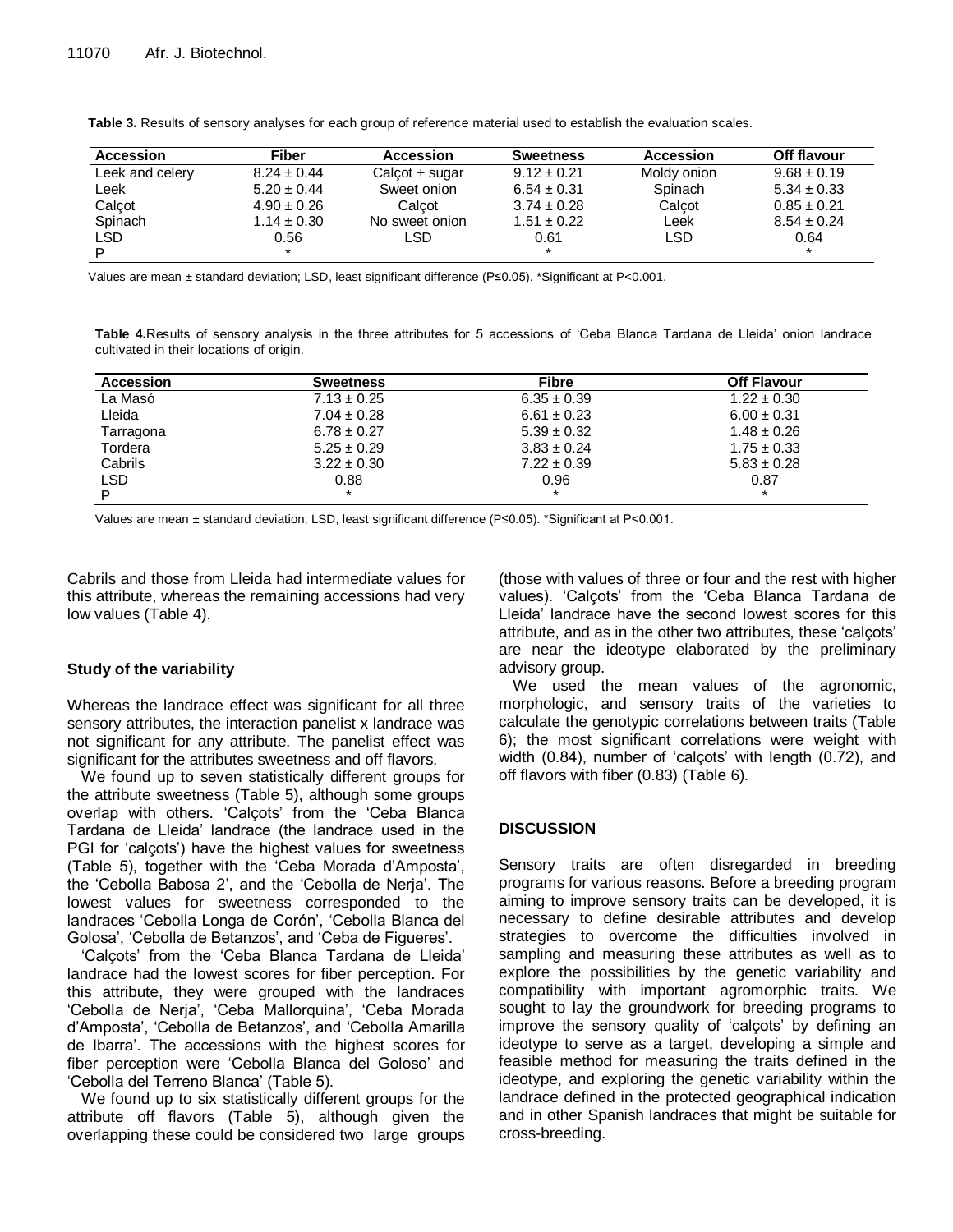| Accession                         | <b>Sweetness</b> | <b>Fiber</b>    | Off flavor      | Width (cm)       | Length (cm)      | Weight (g)         | <b>Calcots</b>  |
|-----------------------------------|------------------|-----------------|-----------------|------------------|------------------|--------------------|-----------------|
| Ceba Blanca Tardana de Lleida     | $6.78 \pm 0.35$  | $1.38 \pm 0.19$ | $3.32 \pm 0.64$ | $22.82 \pm 0.50$ | $18.29 \pm 0.15$ | $100.41 \pm 3.25$  | $9.94 \pm 1.07$ |
| CebaMoradad'Amposta               | $6.76 \pm 0.42$  | $2.53 \pm 0.38$ | $4.49 \pm 0.62$ | $15.95 \pm 0.75$ | $13.50 \pm 0.45$ | $68.48 \pm 6.59$   | $2.94 \pm 0.36$ |
| Ceba de Figueres                  | $6.34 \pm 0.49$  | $2.85 \pm 0.59$ | $5.09 \pm 0.58$ | $16.28 \pm 0.94$ | $12.96 \pm 0.24$ | $67.61 \pm 7.79$   | $3.00 \pm 0.47$ |
| CebollaBabosa(b)                  | $5.99 \pm 0.57$  | $3.70 \pm 0.49$ | $3.50 \pm 0.67$ | $16.33 \pm 0.54$ | $14.38 \pm 0.26$ | $75.37 \pm 6.46$   | $3.41 \pm 0.67$ |
| Cebolla de Nerja                  | $5.61 \pm 0.57$  | $2.69 \pm 0.53$ | $3.07 \pm 0.63$ | $15.60 \pm 0.68$ | $17.85 \pm 0.27$ | $72.00 \pm 4.65$   | $8.21 \pm 1.60$ |
| CebaMallorquina                   | $4.58 \pm 0.44$  | $2.41 \pm 0.26$ | $4.34 \pm 0.78$ | $16.21 \pm 0.60$ | $13.33 \pm 0.14$ | $89.18 \pm 5.88$   | $5.57 \pm 0.61$ |
| CebollaBabosa (a)                 | $4.52 \pm 0.78$  | $4.57 \pm 0.64$ | $5.86 \pm 0.93$ | $17.45 \pm 0.51$ | $14.21 \pm 0.18$ | $87.25 \pm 4.87$   | $4.85 \pm 0.44$ |
| <b>CebollaRecas</b>               | $4.45 \pm 0.53$  | $3.28 \pm 0.57$ | $4.54 \pm 0.90$ | $26.02 \pm 1.11$ | $15.50 \pm 0.64$ | $165.43 \pm 17.02$ | $3.58 \pm 0.45$ |
| Cebolla de Villafranca del Bierzo | $4.40 \pm 0.41$  | $4.25 \pm 0.50$ | $4.20 \pm 0.77$ | $20.19 \pm 1.70$ | $12.34 \pm 0.32$ | $50.25 \pm 4.16$   | $3.10 \pm 0.69$ |
| Cebolla del TerrenoBlanca         | $4.25 \pm 0.56$  | $6.37 \pm 0.49$ | $6.54 \pm 0.49$ | $23.85 \pm 0.76$ | $14.10 \pm 0.19$ | $144.21 \pm 8.35$  | $2.57 \pm 0.36$ |
| CebollaAmarilla de Ibarra         | $4.05 \pm 0.57$  | $2.08 \pm 0.41$ | $3.65 \pm 0.61$ | $19.45 \pm 0.39$ | $15.05 \pm 0.18$ | $93.72 \pm 3.96$   | $8.57 \pm 1.21$ |
| CebollaChata de Pintanos          | $3.65 \pm 0.60$  | $5.16 \pm 0.33$ | $5.65 \pm 0.93$ | $21.62 \pm 1.35$ | $15.36 \pm 0.45$ | $119.68 \pm 16.4$  | $3.30 \pm 0.59$ |
| Cebolla de Betanzos               | $3.07 \pm 0.47$  | $2.57 \pm 0.59$ | $3.45 \pm 0.94$ | $16.73 \pm 0.74$ | $12.86 \pm 0.18$ | $59.32 \pm 5.50$   | $3.36 \pm 0.41$ |
| CebollaBlanca del Golosa          | $2.82 \pm 0.47$  | $7.24 \pm 0.36$ | $7.15 \pm 0.47$ | $21.40 \pm 0.92$ | $13.80 \pm 0.37$ | $124.08 \pm 9.25$  | $6.72 \pm 0.81$ |
| CebollaLonga de Coron             | $1.94 \pm 0.36$  | $3.04 \pm 0.61$ | $4.09 \pm 0.71$ | $16.69 \pm 0.77$ | $13.19 \pm 0.27$ | $64.26 \pm 5.85$   | $3.28 \pm 0.52$ |
| LSD.                              | l.5              | 1.14            | 1.69            | 3.81             | 0.81             | 20.81              | 2.41            |
|                                   |                  |                 |                 |                  |                  |                    |                 |

**Table 5.** Results of sensory, morphological, and chemical analyses for 'calçots' obtained from prestigious Spanish landraces of onion.

Values are mean±standard deviation. LSD, Least significant difference (p≤0.05). \*Significant at P < 0.001.

## **Sensory ideotype of the 'calçot'**

Although, many traits were considered, the advisory group proposed high sweetness, low fiber perception, and low perception of off flavors to represent the ideal 'calçot'. This simple sensory ideotype complemented the agronomic (12 'calçots' per onion) and morphological (2 cm in diameter and 20 cm length of the edible part) ideotypes, providing a clear full target for breeding and agronomic management.

## **Fine-tuning the method of sample preparation**

The mean values for the attributes measured in 'calçot' fragments did not differ from those measured in purées, and the dispersion of the values was much lower for the purées (Table 2). Therefore, we decided that puréeing was the best method of sample preparation because using 'calçot' fragments would require a much larger number of samples to be evaluated to enable a good estimate of the mean phenotypic value. The lack of significant differences between the freshly prepared purées and the frozen purées in the attributes evaluated (Table 2) enables greater flexibility in scheduling tasting sessions, making it possible to distribute the panel's work more conveniently. Furthermore, using frozen samples opens the possibility of comparing materials harvested at different times during a season or even during different seasons. Finally, puréeing is also suitable for sampling for chemical analysis, making it possible to perform both sensory and chemical analyses on the same sample. This method promises to be useful for evaluating the sensory and chemical characteristics of boiled or roasted onions as well as 'calçots'.

## **Training and validation of a specialized panel**

No significant panelist effect or panelist x

accession interaction was observed during the formal training process or during validation (Tables 4 and 5). These findings confirm that the panel was well trained, that the panelists had assimilated the scales, and that they had a clear idea of the attributes. Although differences between the samples of 'Ceba Blanca Tardana de Lleida' were expected to be minor, the panelists were able to establish statistically significant groups in all the evaluated attributes (Table 4).

It is important to note that the values for the different accessions do not represent the general traits of 'calçots' from each area; in fact, we sought out very different fields to ensure phenotypic variation for each sensory attribute. The aim of this trial was to develop a sampling method and to train a panel, rather than to study the effects of specific genetic and/or environmental factors on the sensory value of the'calçot'.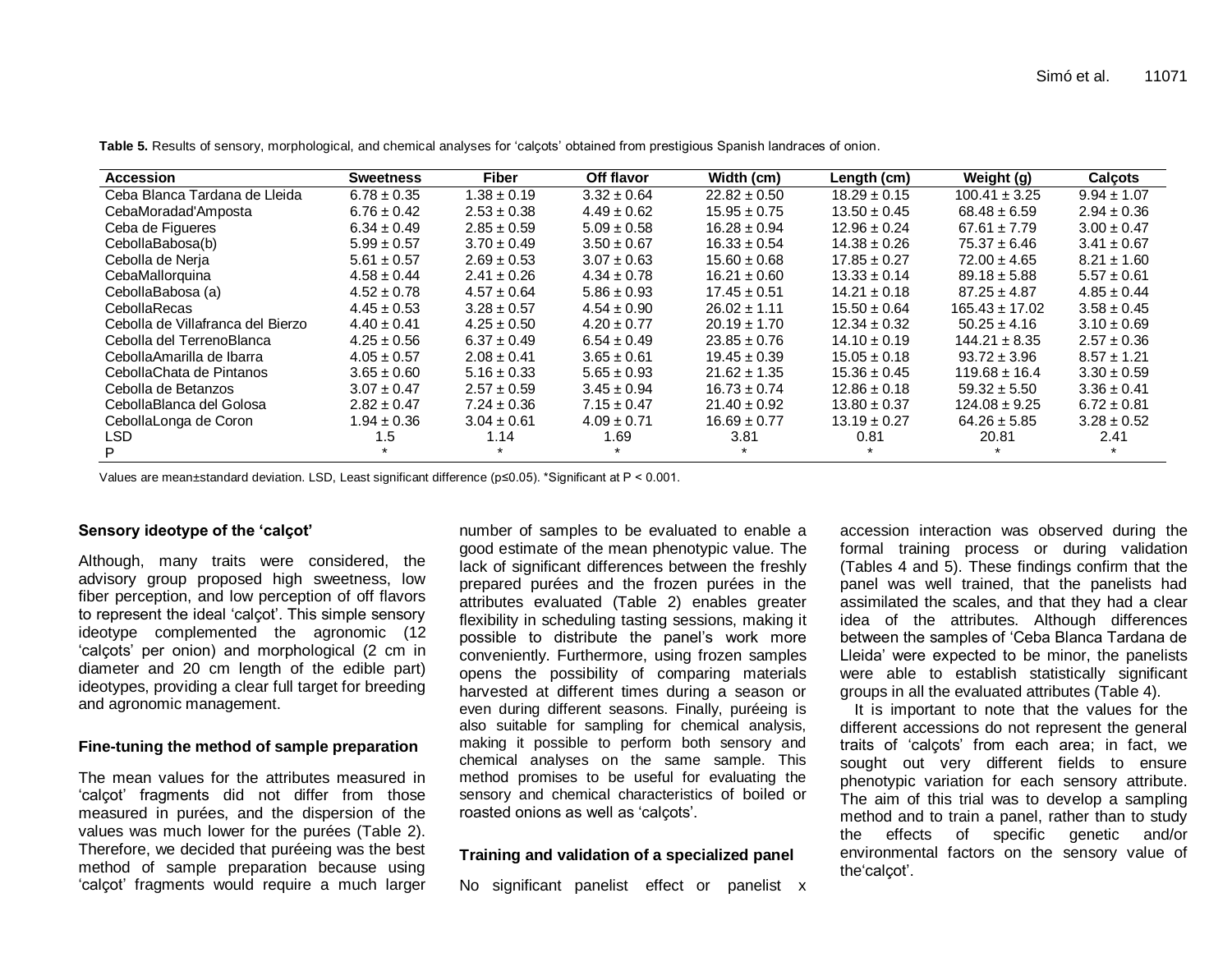**Table 6.** Genotypic correlations between traits.

|                  | <b>Fiber</b> | Off flavor | Width   | Lenath  | Weiaht    | <b>Calcots</b> |
|------------------|--------------|------------|---------|---------|-----------|----------------|
| <b>Sweetness</b> | $-0.43$      | $-0.31$    | $-0.15$ | 0.38    | $-0.15$   | 0.18           |
| Fiber            |              | $0.87***$  | 0.38    | $-0.26$ | 0.45      | $-0.32$        |
| Off flavors      |              |            | 0.38    | $-0.30$ | $0.52*$   | $-0.30$        |
| Width            |              |            |         | 0.31    | $0.84***$ | 0.07           |
| Length           |              |            |         |         | 0.34      | $0.72**$       |
| Weight           |              |            |         |         |           | 0.06           |

\*, Significant at P<0.05; \*\*, Significant at P<0.01; \*\*\*, Significant at P<0.001.

## **Study of the variability**

The group of prestigious Spanish landraces had considerable variability for the three sensory attributes; however, the 'Ceba Blanca Tardana de Lleida' onion, the landrace traditionally used for the production of 'calçots', scored closest to the ideotype (Table 5). Nevertheless, the onion is an allogamous plant, and heterosis is expected when genetically distant varieties are crossed. Considering sensory, morphologic, and agronomic traits, 'Cebolla de Nerja' and 'Cebolla Amarilla de Ibarra' (Table 5) seem good candidates to be crossed with 'Ceba Blanca Tardana de Lleida' to generate a base population for breeding. Anyway, populations of allogamous plants are very heterogeneous, so studying the internal variability of the 'Ceba Blanca Tardana de Lleida' landrace and developing intravarietal breeding programs is likely to yield good results.

The lack of negative genotypic correlations (Table 6) suggests that breeding to reach agronomic, morphological, and sensory ideotypes is feasible. Furthermore, breeding for low fiber perception should also decrease off flavors as both traits have a high and significant positive correlation (Table 6).

The panelist effect was significant in this experiment. Though this effect did not prevent the panel from distinguishing between entries, it indicates that panelists' assimilation of the scales was insufficient when the variability of the attributes was increased (in the trial performed to validate the panel, in which only 'calçots' from 'Ceba Blanca Tardana de Lleida' onions were used, neither the panelist nor the interaction panelist x entry effect was significant for any attribute). This means that the panelists would need further training in the extremes of the scales if they were to continue to work with 'calçots' from onions with characteristics different from those typical of 'calçots' from 'Ceba Blanca Tardana de Lleida' onions.

## **Conclusion**

The advisory group considered that the ideal 'calçot' should have a high level of sweetness, low fiber perception, and no off flavors. We propose a simple and standardized protocol for the preparation of samples: roasting samples of 50 commercial-size 'calçots' per entry at 270°C for 18 min, removing the two external leaves, cutting the 'calçots' to a length of 20 cm, and puréeing them for 2 min. This purée can be frozen at - 20°C for further sensory analyses. The same method could be used to prepare samples of roasted or boiled onions.

Our investigations into the quality attributes of 'calçots' have yielded a simple ideotype and an easy, reproducible methods for preparing samples and training panels that will encourage breeders to include sensory attributes in their objectives. Our results suggest that breeding for improvements in sensory attributes is compatible with the agromorphologic ideotype, providing breeders with a clear full target.

We observed marked differences in all the traits studied between 'calçots' obtained from prestigious Spanish landraces of onion. Although none of the landraces clearly surpassed the 'Ceba Blanca Tardana de Lleida' onion, crosses between varieties could be useful to generate heterotic base populations for breeding. Given the variability among 'calçots' from different onions within 'Ceba Blanca Tardana de Lleida', selection within this population also seems to be an efficient approach to achieve the ideotype.

## **ACKNOWLEDGEMENTS**

This study was financed by the Department of Agriculture of the Autonomous Government of Catalonia. We thank the members of the advisory group and of the trained panel for their disinterested work and the *Instituto para la Conservación y Mejora de la Agrodiversidad Valenciana* for supplying the seeds of the Spanish landraces of onion.

## **REFERENCES**

- Amerine MA, Roessler EB (1976) Wines: their sensory evaluation. W.H. Freeman & Co., San Francisco.
- Bérodier F, Lavanchy P, Zannoni M, Casals J, Herrero L, Adamo C (1997) Guide d'Évaluation Olfacto-Gustative des Fromages à Pâte Dure et Semi-dure. Lebensmittel-Wissenschaft und-Technologie, 30(7): 653-664.